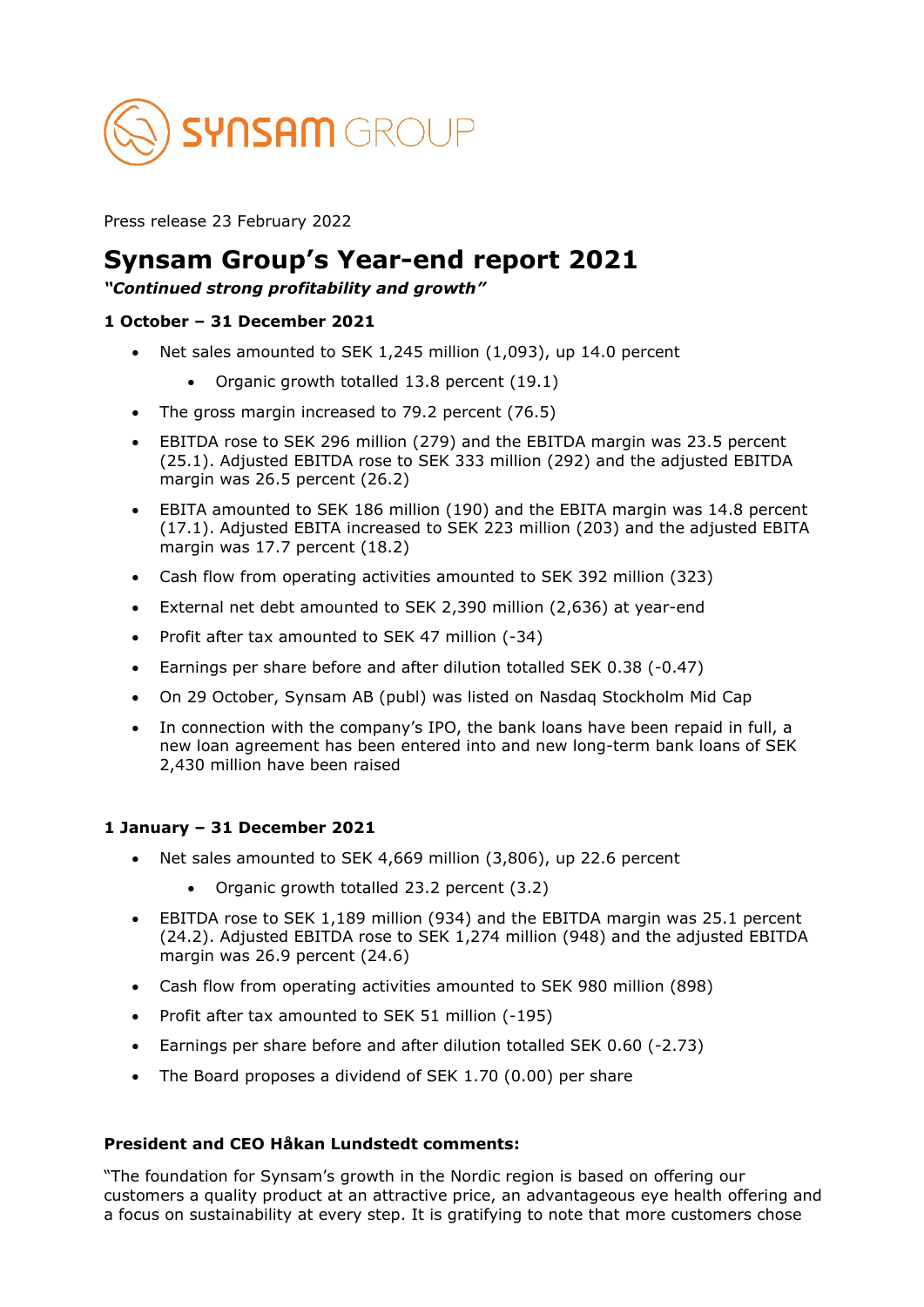Synsam in the past year and that we are continuing to increase our market share in a highly competitive market. Likewise, I'm proud that during a year affected by a pandemic and restrictions we reported organic growth of 23 percent, with 14 percent for the fourth quarter. Both in terms of sales and profitability, we reached an all-time high in 2021 in the Group, what also was done in three of our four segments, with the exception of the highly competitive Danish market, which is evidence that Synsam remains highly relevant for consumers.

Our highest priority is our strategy of constantly refining and developing our concept, both in terms of the customer offering, the customer service in physical stores as well as ensuring the company's digital solutions and services remain cutting edge. Synsam's focus is to grow organically through an expanded network of stores and by offering a broader and more appealing product range to customers as well as through new innovations and our own competitive House Brands.

Physical stores close to the customer increase availability and improve the customer experience and the opportunity to continue to increase store penetration is considered good. The company's growth strategy is to expand in its existing markets – in Sweden, Norway, Denmark and Finland. I would particularly like to highlight the performance in Finland, where six new stores were established in 2021, from a base of 31 stores at the end of 2020 – a major store expansion for a single year. Synsam is considered an attractive tenant that drives customer traffic, which strengthens our ability to sign contracts for attractive premises. Another Flagship store opened, this time at Hötorget in Stockholm. At over 900 square metres, the store is northern Europe's largest optical retail store, with more than 5,000 pairs of frames, sunglasses and sports spectacles. Synsam's goal is to open 90 new directly owned stores within a three-year period. 26 new stores were opened in 2021, meaning that the rate of establishment is expected to increase somewhat during the next two years. In the short term, we expect seven to ten stores to open in the first quarter of 2022.

Synsam's rapidly growing subscription business for eyewear, Synsam Lifestyle™, has been and continues to be a strong driver of the company's sales, growth and profitability. The number of customers who chose the Lifestyle offering increased by 40 percent in 2021 and growth in the number of customers was higher in the fourth quarter than in the third. To continue to create added value for customers and strengthen Synsam's appeal in the market, the next generation of subscriptions, Lifestyle 5.0, will launch in summer 2022. Our subscription service provides a sense of security for customers who want to have control over their monthly fees and our House Brand frames allow us to offer alternatives in all price categories, with a design that is well suited to the Scandinavian market. Synsam's subscription service for contact lenses also performed well, with growth of 38 percent in 2021.

#### INNOVATION AND THE SYNSAM OF THE FUTURE

Establishing our own production unit and an innovation centre in Östersund is going according to plan. Bringing production of the company's own House Brand spectacles to Sweden, which so far has been carried out by third-party manufacturers in Asia, will shorten lead times and allow us to more quickly meet customers' needs and demands. In addition to offering a more exciting and broader product range, local production is an important part of Synsam's sustainability strategy. The facility will be operated with a focus on sustainable production and product design and with a closed-loop approach. The facility is also positive for Synsam's business. It's worth noting in this context that House Brand frames accounted for more than 50 percent of the Group's total frame sales during the fourth quarter. Production will initially consist of an entirely new range with new designs suited to the Nordic market and gradually supply the entire Group's production of House Brand frames within a few years. The investment totals an estimated SEK 100 million. Preparations intensified in the first quarter of 2022 ahead of the inauguration and production start on 17 August.

Moving from words to deeds to reduce our climate impact has helped Synsam Group perform well in terms of sustainability compared with the rest of the industry, and we are now seeing that this makes us more attractive both as an employer and as a partner to our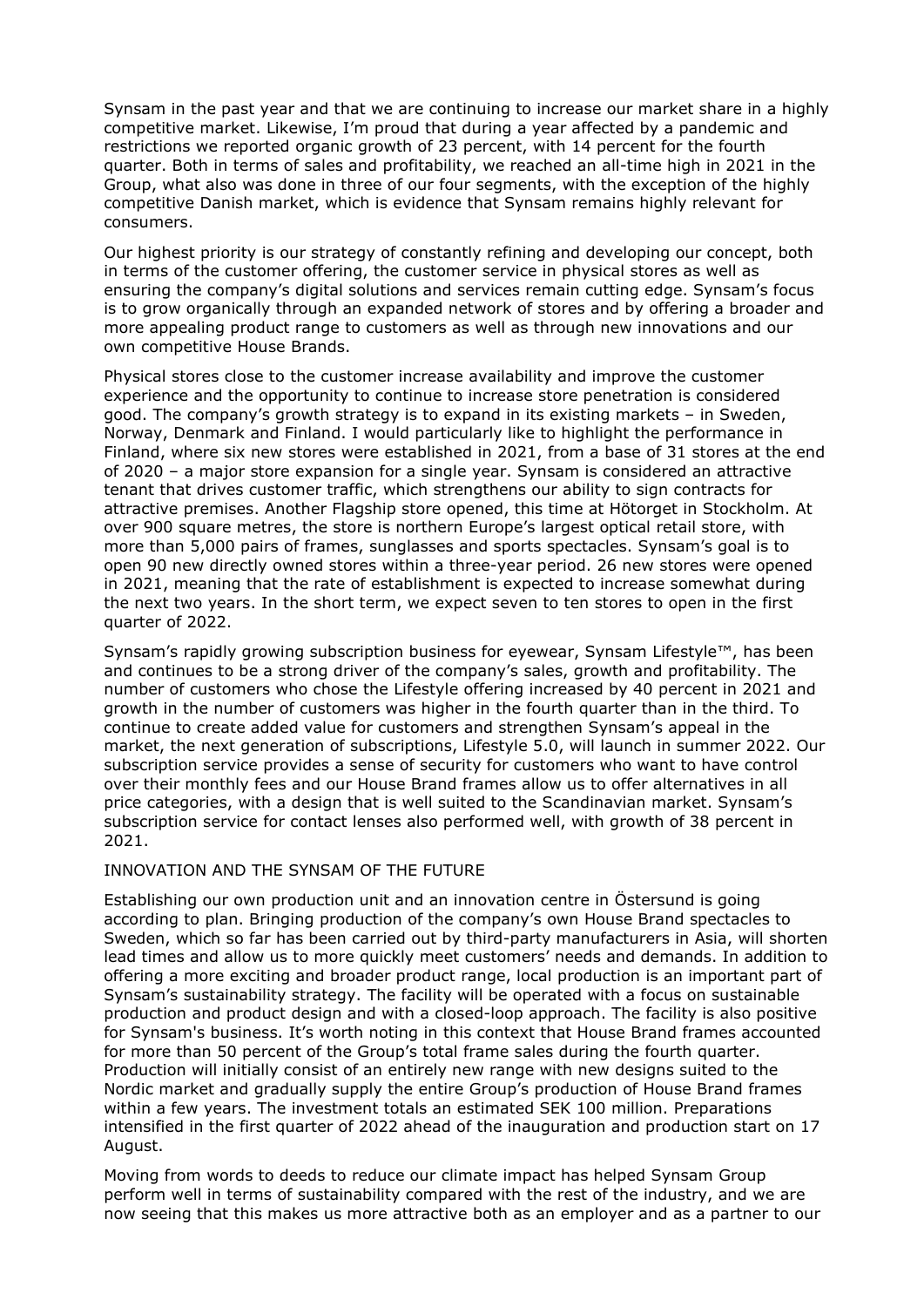suppliers and customers. The establishment of Synsam recycling and outlet stores promotes more circular flows and reduced waste and expands Synsam's target group by appealing to a younger customer group who prioritise factors such as sustainability and the environment.

#### STRONG PROFITABILITY TREND, BUT WITH A FOCUS ON GROWTH

The strong sales growth and profitability trend continued during the fourth quarter and throughout the 2021 financial year. Earnings before depreciation and amortisation (EBITDA) increased by 6 percent to SEK 296 million during the quarter and adjusted EBITDA grew by 14 percent to SEK 333 million. For full-year 2021, EBITDA increased 27 percent and adjusted EBITDA increased 34 percent. The difference between the reported earnings and the adjusted earnings is due to costs of SEK 37 million charged to the fourth quarter related to the company's IPO at the end of October. The full-year impact of the IPO on earnings was SEK 85 million. I am very proud that we succeeded in reporting a high level of organic growth and a significant earnings improvement, while also investing and increasing the number of stores. It is especially gratifying to note that all areas of our business jointly contributed to the improvement in earnings, with strong performances from Lifestyle subscriptions, our attractive store concepts (supported by new establishments), our own House Brands and our digital channels that complement the core business.

Synsam has high ambitions in terms of growth and profitability. The goal over the medium term is to post organic growth of 8 to 12 percent, with an adjusted EBITDA margin of 25 percent or higher. Our focus is on growth and taking advantage of the opportunities for expansion we see in the market in order to continue increasing our market share while retaining good profitability. Our assessment is that by investing and prioritising growth, we can create more value for our shareholders in the future. Synsam is a unique company with a great growth potential and opportunities waiting to be explored, and together with our fantastic employees I look forward to continuing to develop the leading lifestyle company within optical retail and eye health in the Nordic region."

## **Presentation of the report in Swedish at 09.00 CET today**

- **Place:** Webcast with teleconference.
- **Speakers**: President and CEO Håkan Lundstedt and CFO Per Hedblom.
- Registration for participation in webcast with teleconference: <https://financialhearings.com/event/43439>

## **Presentation of the report in English at 10.30 CET today**

- **Place:** Webcast with teleconference.
- Registration for participation in webcast with teleconference: <https://financialhearings.com/event/43980>

The presentation material will be available on the website at 08.00 CET today. [www.synsamgroup.com/en/investor-relations/](http://www.synsamgroup.com/en/investor-relations/)

## **For further information, please contact:**

Håkan Lundstedt, President and CEO Synsam AB (publ), tel: +46 (0)8 619 28 60 Per Hedblom, CFO Synsam AB (publ), tel: +46 (0)8 619 28 60 Website: [www.synsamgroup.com](http://www.synsamgroup.com/)

*This information is such that Synsam AB (publ) is obligated to disclose in accordance with the EU Market Abuse Regulation. The information was submitted for publication, through the agency of the contact person set out above, at 7:30 a.m. on 23 February 2022.*